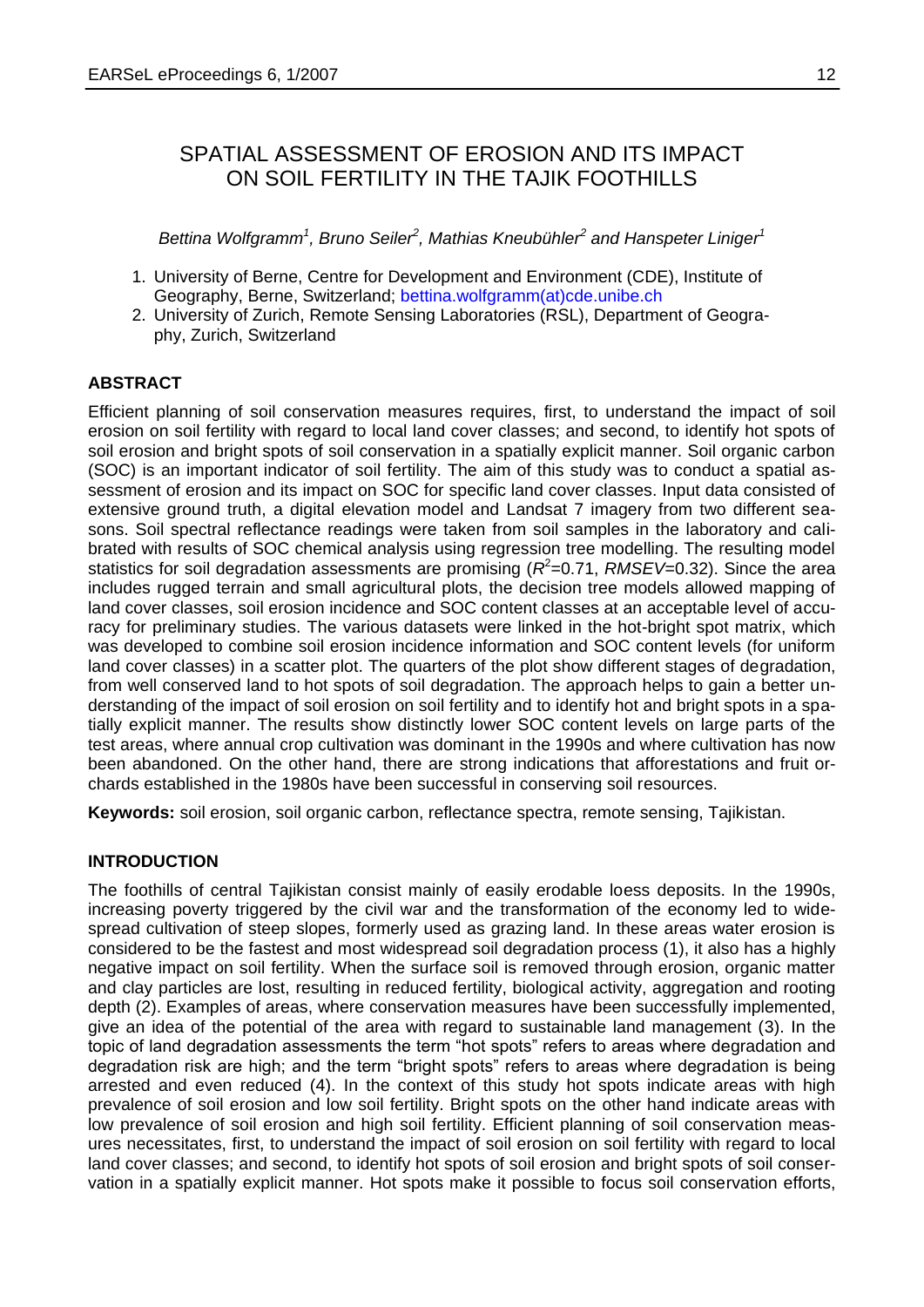while bright spots provide an idea of the potential of the land resources and may serve as examples for successfully implemented conservation measures.

For spatial assessments, satellite imagery provides readily available information, which permits land cover classification as well as soil erosion detection. Hence, such data sets have been the base of many erosion studies in the past 30 years (5). Particularly in areas with (seasonal) low vegetation cover, the signal received by satellites is dominated by soil spectral properties and can thus be interpreted in terms of varying soil surface conditions permitting soil degradation assessments (6). Direct calibrations between satellite imagery and soil erosion incidence have advantages in areas where the application of widely used erosion models is difficult as the necessary parameters for local conditions might not have been determined. Classification tree models have been successfully applied to link ordinal classes of soil erosion from field observations and Landsat 7 (ETM+) data (7).

An important indicator for assessing soil fertility in dry ecosystems is soil organic carbon (SOC). Hill & Schütt (8) found that SOC is positively correlated to growth conditions for cereal crops in dryland agriculture and shows a strong correlation with qualitative erosion indicators. Various studies have aimed at mapping SOC contents based on satellite imagery (8,9,10). Soil spectral reflectance measured under standard conditions in the laboratory permits rapid prediction of SOC at low cost (11,12).

The aim of this study was to conduct a spatial assessment of erosion and its impact on SOC for specific land cover classes. The results provide the bases for preliminary land degradation assessments.

# **Study area**

The landforms in central Tajikistan include valley floors (mainly irrigated agriculture), foothills (rainfed areas and grazing land) and mountainous areas (mainly grazing land), which succeed each other from South to North (Figure 1).



*Figure 1: Overview of Central Tajikistan with the capital Dushanbe and the test areas of Faizabad in the East and Varzob in the West, consisting of 10 km by 10 km area each. Each of these test areas contains 15 clusters, which in turn contain 13 sampling plots each.*

Within the foothills two test areas (Faizabad and Varzob) having loess deposits and similar climatic regions were selected. Soils are defined as brown carbonate by the local Tajik definition system (13). Soils dominated by granodiorit mother rock are also situated in the study area. Typical values for SOC are 1-2%. CaCO<sub>3</sub> contents vary between 2-30%, depending on the mother rock, and also the state of erosion (13). Rainfall distribution is similar in the whole area and rainfall is concentrated in the period from November through to April. Total rainfall is around 900 mm per year. Highest rainfall intensities are observed in late March and early April. The main crop is winter wheat, both on the land of state farms on the valley floor; and on hill slopes, where subsistence farmers cultivate land. The fields are prepared (ploughed or harrowed either by animal traction or with machinery) in November when the rain starts. The young wheat plants provide minimal vegetation cover during the heavy rains in March and April. Crop rotation (every 2-4 years) is carried out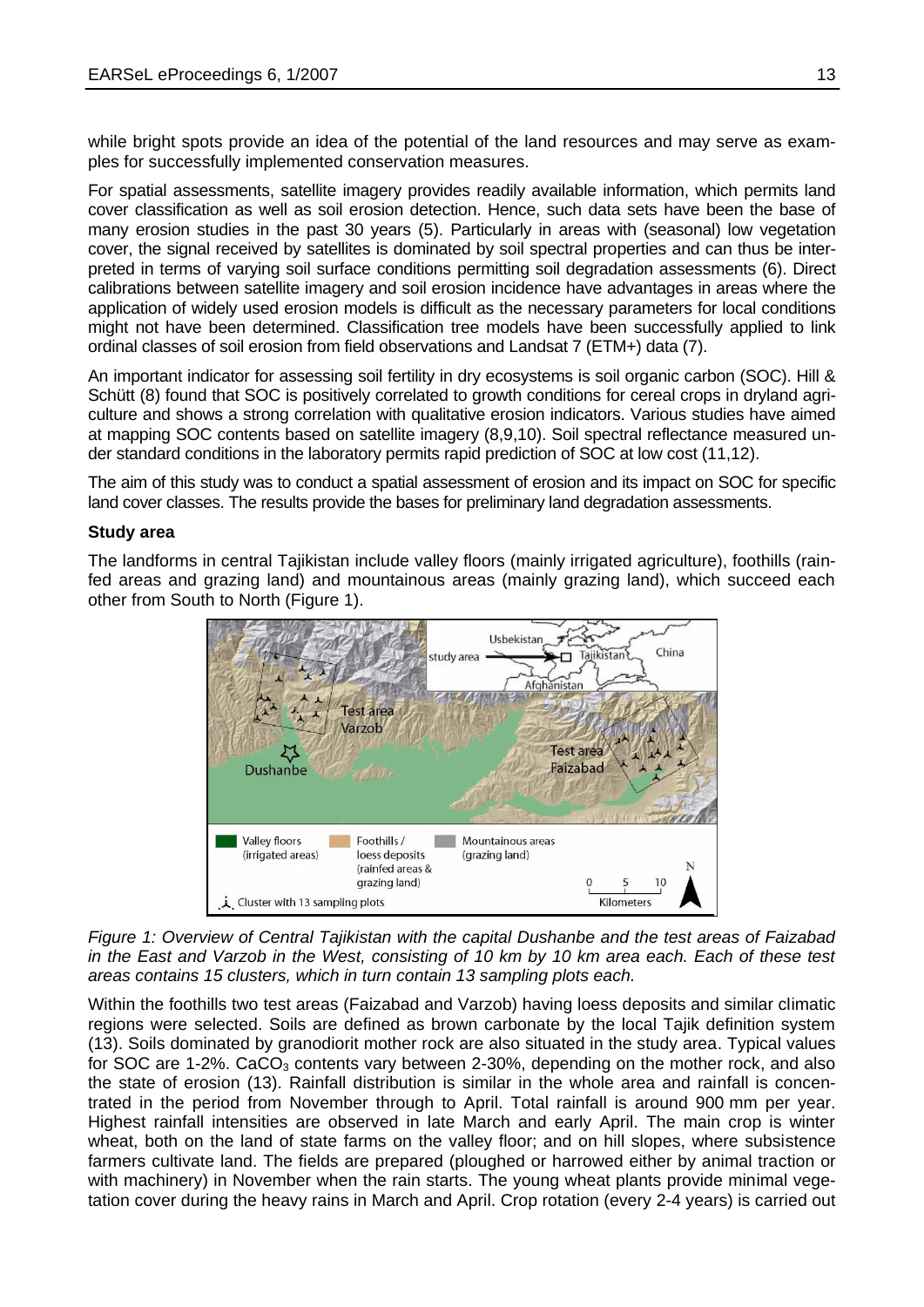with flax, chickpeas and beans. These crops are sown in late March and thus do not provide any vegetation cover during the spring rains. Thus, it is in March and April when inter-rill and rill erosion processes most affect the cropland. Grazing land is the predominant land use type in the foothills. It is often common land and its use is not regulated, leading to heavy degradation of grazing lands in the vicinity of the villages.

# **MATERIALS**

#### **Raster data**

The input data for spatial assessment consisted of a digital elevation model (DEM) calculated from Russian topographic maps (scale 1:50 000, contour distance 10 m) and ETM+ imagery from two different seasons. ETM+ imagery was the only readily available satellite imagery covering the study area. Despite its rather low spatial resolution, it was chosen for mapping land cover in an area dominated by small agricultural fields and a rugged terrain, in order to test its usefulness for preliminary studies. The state of maximum vegetation activity is represented by an image recorded on 24 May 2002 and the situation during the dry season (best visibility of bare ground) is represented by an image recorded on 22 August 2000. Image rectification was performed using GPS ground control points measured in the field and additional control points extracted from Russian topographic maps. Residuals in *x* direction were for both images on average 53 m, *y*-residuals amounted to 11 m for the image from 2002 and 20 m for the 2000 image data set (14). The atmospheric correction of the geo-referenced images was conducted using ATCOR3 (15). The full dataset consisted of bands 1, 2, 3, 4, 5 and 7, band indices 3/1 (iron oxide index) (16), the optimised soil adjusted vegetation index (OSAVI) (17), tasselled cap layers for brightness, greenness and wetness (18), each for both the ETM+ scenes, as well as the DEM products slope and curvature.

#### **Ground truth**

Ground truth data for the Faizabad test area were collected in early June 2004 and for the Varzob test area in early June 2005. For efficient sampling of the full variation of land cover and soil characteristics over the study area, a ground survey campaign was conducted using a randomised systematic sampling scheme. Each test area covered an area of 10 km by 10 km and included 15 clusters; where each individual cluster included 13 observation plots (see Figure 1). In this way, a total of 400 plots were sampled. The size of an observation plot was approximately 30 m by 30 m. The extent of the area with uniform land cover surrounding the observation plot was also recorded.

The existence of visible signs of erosion processes in the field was noted as described by Stocking & Murnaghan (19). The following indicators for rill and inter-rill erosion were included: rills, pedestals, armour layer, signs of splash effects caused by raindrops, plant/tree root exposure and tree mounds. As the severity of erosion resulted in poor separability, sample locations were separated into two classes only: sites with visible signs of erosion and those without signs of erosion. Topsoil (0-20 cm depth) and subsoil (20-50 cm depth) samples were collected from each sampling plot as composite or separate samples from two sampling pits, resulting in 1040 soil samples.

Land cover characteristics, especially, fractional vegetation cover (FVC), were recorded at the stage of maximum vegetation activity after the spring rains, and in accordance with the FAO land cover classification system (LCCS) (20).

#### **METHODS**

Various statistical methods were used to: (i) Select the calibration data set with regard to spatial independence of observations, (ii) Predict SOC content from spectral readings by building a soil spectral library and (iii) Map field observations (soil erosion incidence, SOC and land cover types). To determine state and processes of soil degradation and conservation a hot-bright spot matrix was developed.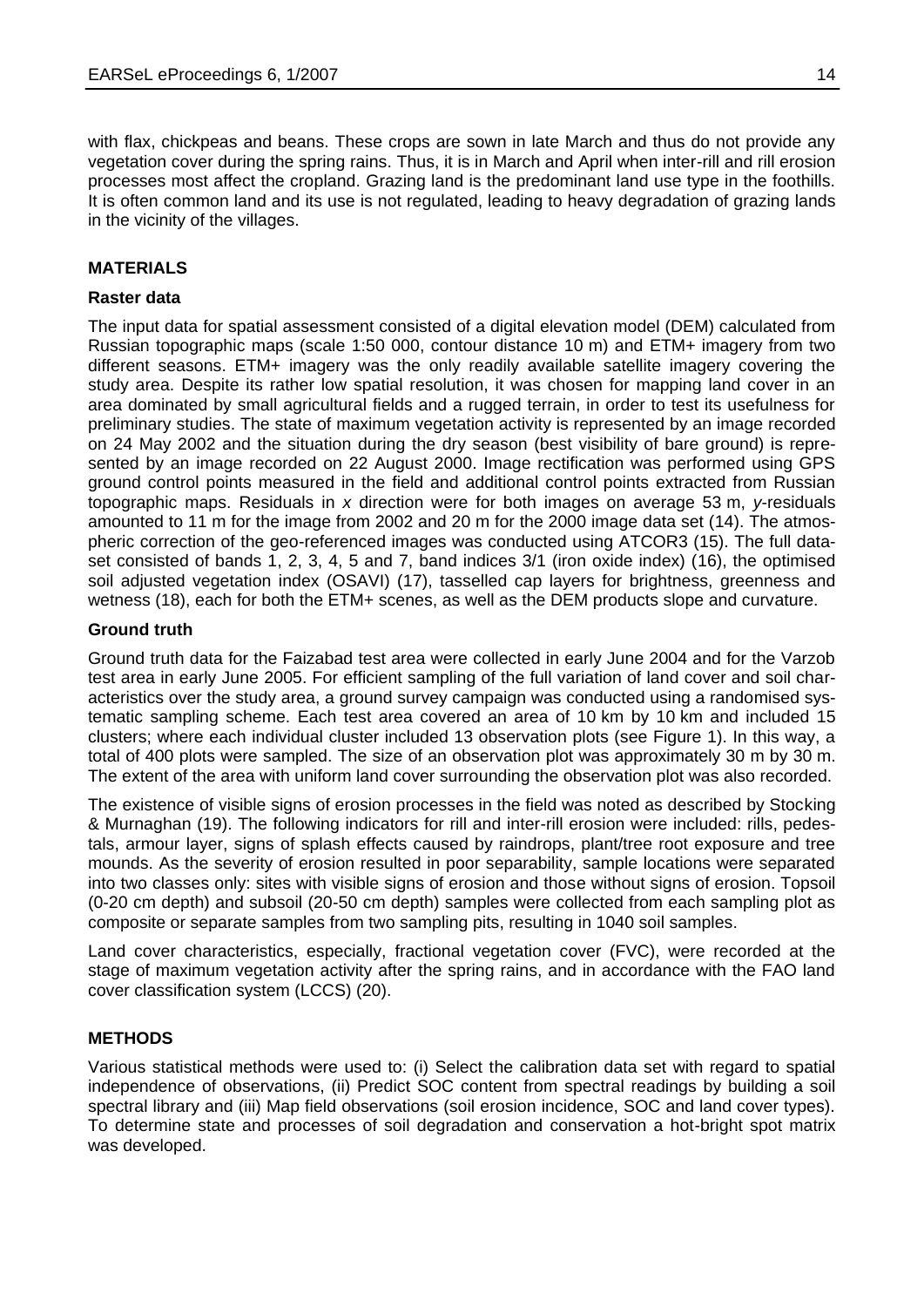# **Building a soil spectral library for prediction of soil organic carbon (SOC)**

The soil spectral library for the prediction of SOC was established following the procedure described by Shepherd & Walsh (11) that includes the following steps: (a) Sampling of soil variability within the target area, (b) Measuring of soil spectral reflectance, (c) Determination of a reference dataset based on the spectral data space, (d) Acquiring soil property data from soil chemical analysis for the reference dataset and (e) Calibrating of soil property data to spectra applying multivariate calibration methods. Soil spectral reflectance is measured under standard conditions in the laboratory. Air-dried and ground soil samples (2 mm) were filled into Duran glass petri-dishes and illuminated by a mug-light with a tungsten quartz halogen light source. Spectral reflectance data were measured with a FieldSpec PRO FR spectroradiometer (Analytical Spectral Devices Inc.). Measurements were recorded at wavelengths of 350 to 2500 nm at an interval of 1 nm. Preprocessing of spectra included selection of wavelengths at every  $10<sup>th</sup>$  nanometre and omitting bands with low signal to noise ratio. For scatter correction caused by differences in grain size, continuum removal was applied to the spectra (21). Based on representation in a principle component space, 254 samples were selected for soil chemical analysis. For SOC analysis, the samples were pre-treated with dilute HCl and subsequently analyzed by dry combustion using a Roboprep automatic C/N analyzer (Europa Scientific, Crewe, UK). The resulting soil property data was then calibrated to the continuum removed spectra. For spectral libraries including inhomogeneous soil types, regression tree models, being nonparametric, proved to be superior to linear multivariate calibration approaches (22). Regression tree models were elaborated using the CART 5.0 software (23). In order to combine trees, bootstrap aggregation (bagging) was applied with the numbers of trees to be grown set to 100 as recommended by Steinberg and Colla (24). A total of 193 samples were used as calibration samples and 61 samples (30%) were selected as holdout samples and used for validation.

#### **Decision tree modelling for classification of satellite imagery**

In order to determine the minimal sampling distance at which spatial independence of observations can be expected, a semivariogram analysis of the predicted SOC content, of slope measured in the field and of OSAVI (May 2002 imagery) data extracted for each sampling point, was conducted. Independence was determined for sample points at a distance of 230 and more meters. This result is highly congruent for all three datasets (SOC content, slope and OSAVI values). Subsequently, 10 samples per cluster were used as model input, and the remaining samples were used for validation.

The cultivated plots on the hill slopes are often extremely small. During field sampling, 25% of the sample plots on cultivated land showed a uniform area around the sample plot that was smaller than 30  $m \times 30$  m. The area of 65% of the sample plots on cultivated land was between 30 m  $\times$  30 m and 100 m  $\times$  100 m, and only 10% were recorded as being larger than 100 m  $\times$  100 m (1 ha). Sample plots smaller than 30 m  $\times$  30 m were excluded from land cover classification modelling, which improved modelling results considerably. Additional point information was extracted from the satellite image for the land cover types "aquatic" (*n*=33) and "settlement area" (*n*=43). These cover types can be easily distinguished visually on the image.

Decision tree modelling, using machine learning algorithms for classification of remote sensing imagery, is a promising approach, because it is a nonparametric and hence does not require normal distribution of the histograms of raster information, in contrast to the widely applied maximum likelihood algorithm. Decision trees yield a set of rules which are easy to interpret and suitable for deriving a physical understanding of the classification process (25). Furthermore, rule-based classification allows ancillary data (e.g. topographic information) for incorporating, which can increase classification accuracy and precision (26).

To establish relationships between reference data sets collected in the field (SOC content classes, soil erosion incidence and land cover types), and raster data (satellite imagery and topographic information as described above), information from raster data was extracted for each sampling point and pixel based calibrations were elaborated. Modelling was done using the software CART 5.0 (23), which is based on binary recursive partitioning. In a decision tree estimation algorithm,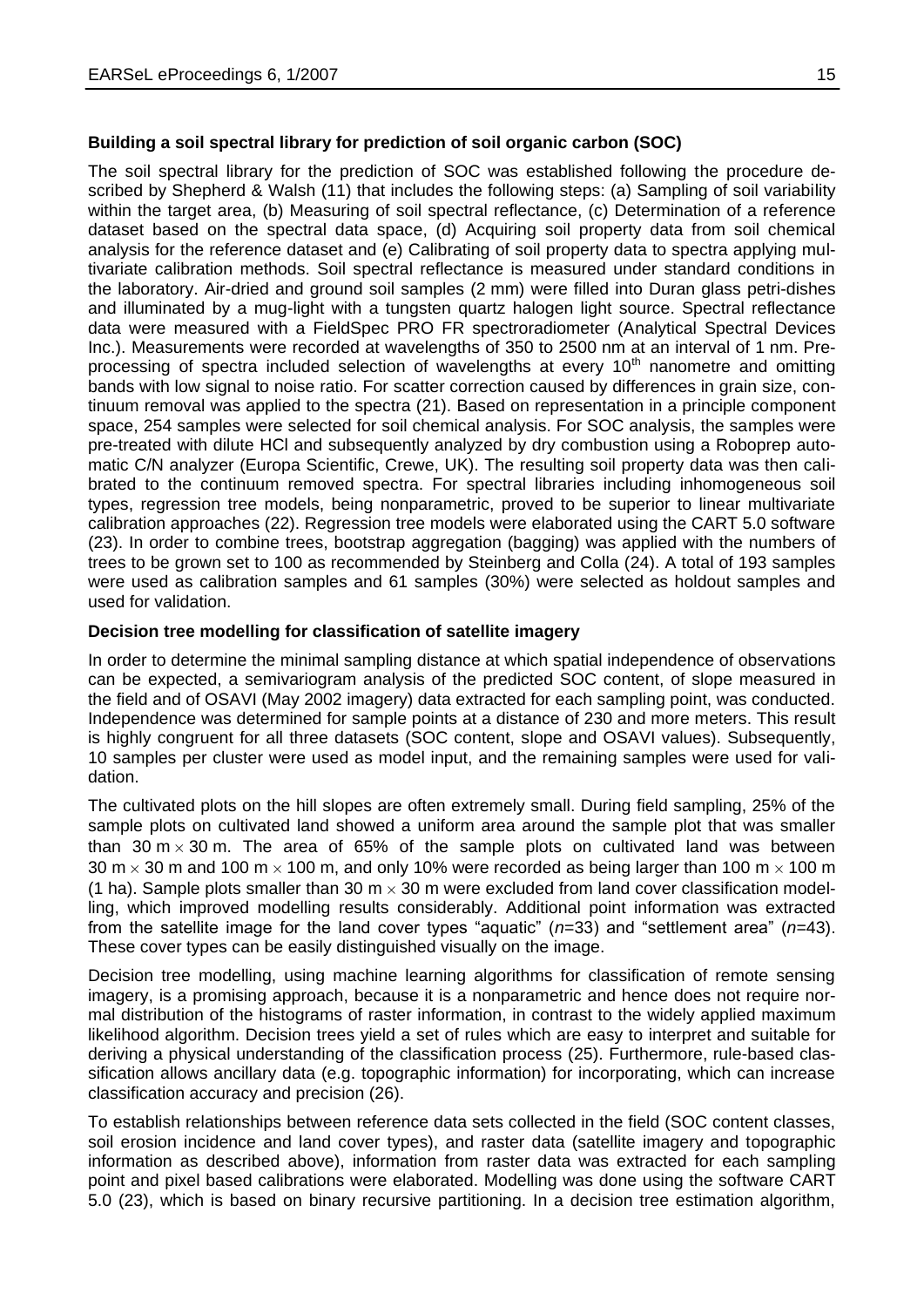the most important component is the method used to estimate splits at each internal node of the tree (25). Results of Zambon et al. (27) indicated that the gini and the class probability splitting rules are the most appropriate for image classification. In this study the gini rule was applied. The best decision tree was determined using both cross validation and the validation sample sets as test sets. The resulting models were used for classification of the raster datasets and were implemented using the knowledge classifier of ERDAS Imagine.

Soil erosion classes "incidence of erosion present" versus "no incidence of erosion"; and SOC content classes "low" (≤1.1%) and "high" (>1.1%) were modelled. According to an assessment carried out in the same areas comparing SOC contents of soils not affected by soil erosion and soils showing various states of erosion, the threshold of 1.1% SOC corresponds with the threshold determined between lightly and moderately eroded soils (28). For the SOC content model, the information of band number 3 of ETM+ imagery was excluded from modelling, to avoid unwanted influences of red coloured soils from the granodiorite mother rock. The eight land cover types identified for modelling were: Aquatic area (rivers, streams); Settlement area; Annual cropland, Cropland with permanent grass and forbs (this type includes mainly fallow cropland); Land with dominant tree and shrub cover, Grazing land with herbaceous vegetation and FVC <30%, 30-75% and >75%, respectively. Decision trees often produce several final nodes, representing sub-categories of one single land cover type. These final nodes are expected to contain detailed land cover information. The final nodes will subsequently be called land cover classes.

All models were validated by determining producer's and user's accuracy as well as the percentage of correct classified samples for the validation sample set as described by Foody (29).

#### **Hot-bright spot matrix**

A simple approach, the hot-bright spot matrix, was developed to link the soil erosion incidence and the state of soil fertility for uniform land cover classes using spatial assessments. This approach also allows the mapping of different states of soil degradation and conservation.

Land cover classes resulting from decision tree modelling were assumed to be uniform with regard to the state of the soil resources. In an initial step, the land cover classes were characterised by the field data - for each land cover class, percentages of samples with incidence of soil erosion (*x*-axis) and percentages of samples with high SOC content (*y*-axis) were plotted against each other in a scatter plot. In a second step, the same characterisation was conducted using the raster data. A GIS analysis was conducted to determine the overlaying areas between the elaborated land cover map and the soil incidence map on the one hand, and between the land cover map and the SOC content map on the other hand. The percentage of pixels per land cover class, classified as "erosion observed" and as "SOC content high" (SOC >1.1%), were derived (zonal statistic in ArcMap (ESRI Inc.)). For each land cover class, these percentages were then plotted against one another.

If a specific land cover class shows incidence of soil erosion for less than 50% of the samples (or the area) only limited erosion is expected for this land cover class, whereas land cover classes with incidence of soil erosion in more than 50% of the samples (or the area) are considered to be subject to widespread erosion processes. The same approach was applied with regard to SOC content classes. The quarters of the scatter plot thus represent: (A) Bright spots of well conserved land characterised by a non-degraded state of soil resources (high SOC contents) and limited soil erosion processes, (B) Stable areas of land subject to other degradation processes (e.g. soil nutrients exploitation) since SOC content is low but incidence of soil erosion is limited, (C) Degrading areas of land that may have been subject to land use changes and is characterised by a non-(i.e. not yet) degraded state of soil resources and widespread soil erosion processes and (D) Hot spots of degraded land, where SOC contents are already low and which is degrading further since erosion processes are widespread.

To produce hot-bright spot maps showing the four classes, namely, "hot spots", "stable areas", "degrading areas" and "bright spots", the soil erosion incidence map and the SOC content map were simply combined using the combine function in ArcMap (ESRI Inc.).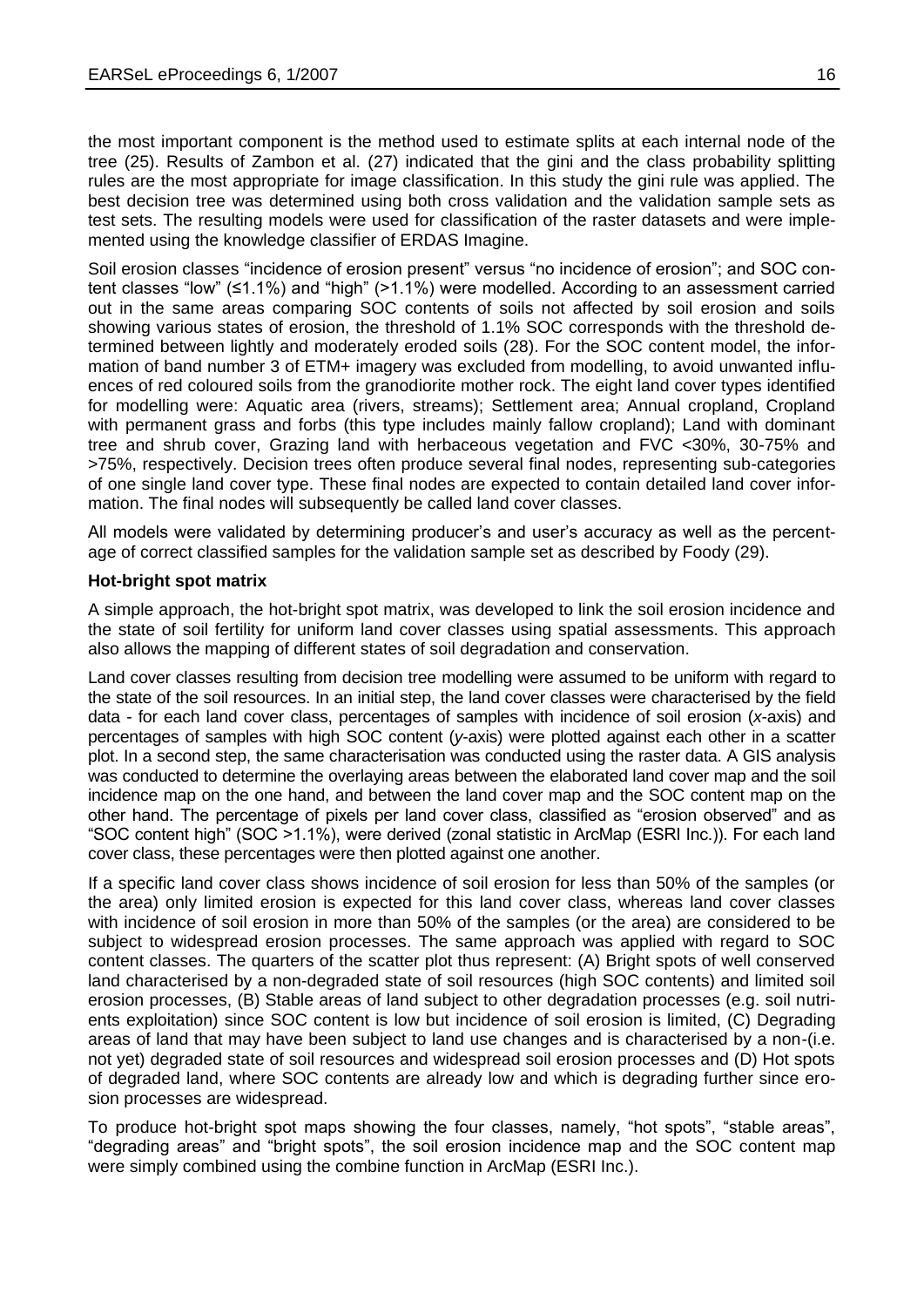Variation of SOC contents is expected to be high. 53 sample pairs collected from a single sampling plot separated by a distance of around 7 m showed that the mean coefficient of variation (*CV*) within fields is 23% for grazing land and 14% for annual and permanent cropland. To test whether differences in soil erosion incidence and SOC content between the four states of soil resources described by the hot-bright spot matrix were significant, the nonparametric Kruskal-Wallis test and the all-pairwise Connover test were carried out. Land cover classes belonging to different quarters of the hot-bright spot matrix were expected to show significant differences. Differences between the land cover classes were analysed based on field data (percentages of samples with soil erosion incidence and with high SOC content). The same tests were also carried out for the hot-bright spot maps: soil erosion incidence data and continuous SOC content values of samples attributed to a specific class of the hot-bright spot map were tested for differences. For all tests the statistical significance level was defined as  $p \le 0.05$ .

# **RESULTS AND DISCUSSION**

#### **Soil spectral library for determining soil organic carbon (SOC) content**

Results from the calibration of soil spectral reflectance data and reference data from SOC chemical analysis are presented in Figure 2.



*Figure 2: Calibration of SOC to continuum removed spectra using regression tree modelling. Measured SOC contents plotted against predicted values for SOC. (Root mean square error for calibration (*RMSEC*) and validation (*RMSEV*) data, as well as coefficients of determination (*R *2 ) and numbers of samples (*N*) for calibration and validation data are displayed.)*

The coefficient of determination for the calibration sample set was  $R^2$ =0.94 and for the validation sample set  $R^2$ =0.71. The root mean square error for the calibration set (*RMSEC*) was 0.20 and for the validation set (*RMSEV*) it was 0.32. The rather big differences in *R* 2 and root mean square error between the calibration and validation sets indicate some instability in the model. Additional calibration samples could help to improve model stability. Nevertheless, the results are promising with regard to applications of soil spectral libraries for land degradation assessments in the future.

#### **Soil erosion incidence map and SOC content map**

A very simple decision tree model was employed to distinguish between areas with and without incidence of erosion. From the 22 raster layers used as input variables, information derived from the slope raster layer, the OSAVI of May 2002 and the August 2000 image, were most effective in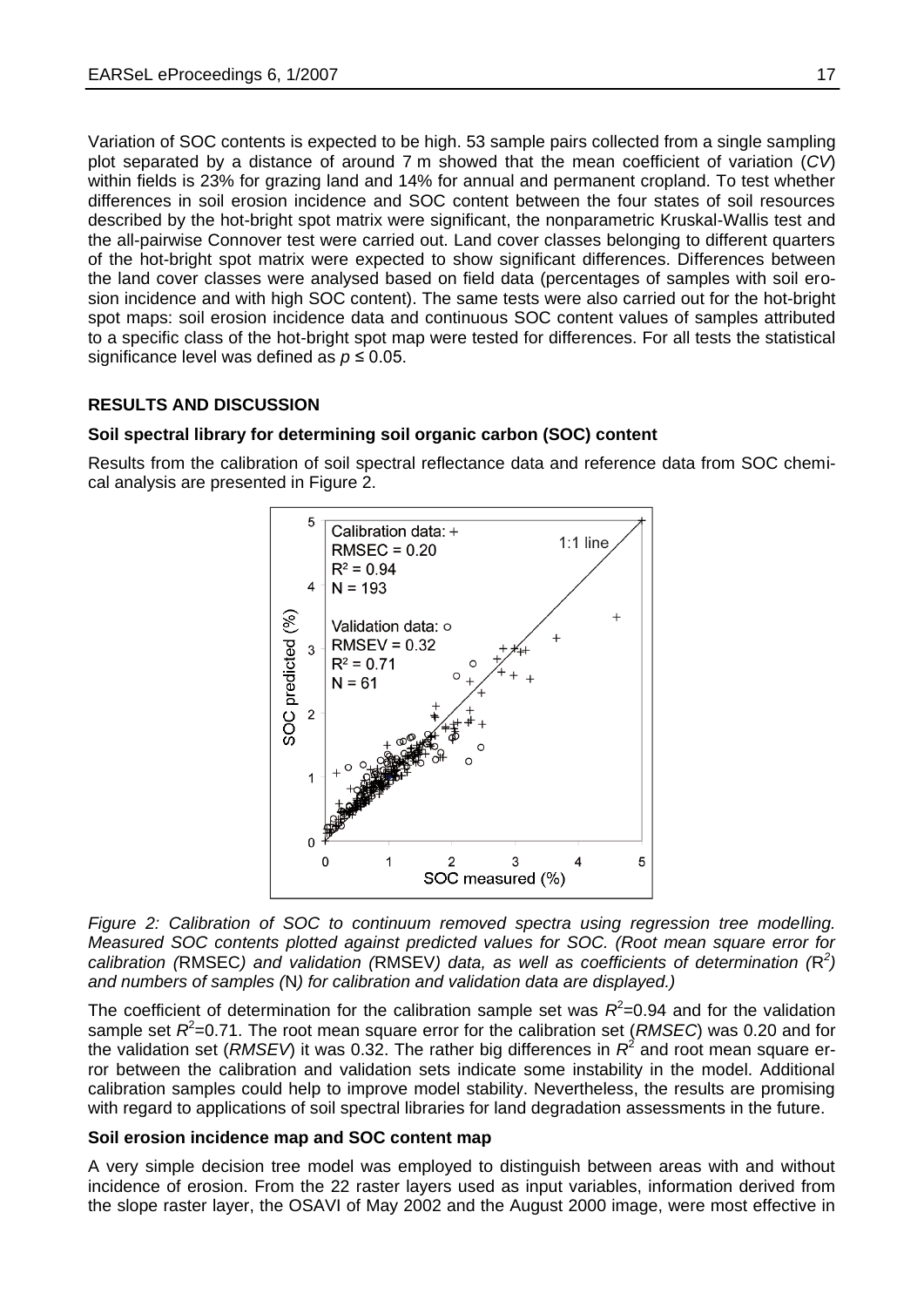separating the two states of erosion (see Figure 3, left side). For each variable, a splitting rule (a threshold), is determined by the model. A sample goes left if its value is below the threshold and to the right if its value is above. The most accurate model is the decision tree model with four final nodes. Three of the nodes classify samples showing no signs of erosion and one classifies samples with incidence of erosion. This shows that it is mainly factors controlling erosion that determine the soil erosion incidence model. The calibration data yielded 76% correctly classified samples, producer's and user's accuracy being 80 and 82% for erosion, and 69 and 67% for no erosion. The validation data set yielded 73% correctly classified samples (producer's accuracy and user's accuracy being 80 and 76% for erosion, and 61 and 67% for no erosion).

The SOC content class model is determined by 6 final nodes (Figure 3, right side). High OSAVI values on the ETM+ May 2002 imagery match with the well conserved soil resources, a fact that was observed in the soil erosion incidence model also. Tasselled cap brightness and wetness information derived from the ETM+ August 2000 imagery is subsequently decisive. It is not surprising that it is the image representing the dry season when sparse vegetation cover and high fractions of barren soil prevail, which provides most valuable information for the SOC content model. The calibration data yielded 76% correctly classified samples; producer's and user's accuracy for low SOC content are 64 and 70%, and for high SOC content are 83 and 79%. The validation data set yielded 75% correctly classified samples (producer's accuracy and user's accuracy being 62 and 72% for low SOC content, and 83 and 76% for high SOC content).

Forty-six percent of the Faizabad test area and 68% of the Varzob test area are classified as showing incidence of erosion; 42% and 18% respectively, are classified as "without incidence of erosion". The rest of the area (12% in Faizabad and 13% in Varzob) is aquatic or settlement area and is thus not included in the statistics. The difference in the level of erosion between the two test areas can be explained by a difference in their landforms: while around 20% of the area in Faizabad is characterised by a wide and flat valley floor with slopes of 5-10%, almost the entire test area in Varzob is situated on slopes >10% (see also Figure 1). Analogous to the different erosion levels in the two test areas, there is a difference in area classified as having "high" SOC content (67% in Faizabad, and only 55% in Varzob). However, large areas in Varzob, showing a low SOC content are situated along the higher mountain ranges in the North, where stony soils prevail, while in Faizabad low SOC content areas are close to the villages at medium altitude, where it can be assumed that the original fertile brown soils have been depleted.



*Figure 3: Tree models for mapping eroson incidence (left side) and SOC content classes low (SOC ≤1.1%) and high (SOC >1.1%) (right side). For each splitting node, number (*N*) of calibration / validation samples and ideal splitter are indicated. For each final node, number (*N*) of calibration / validation samples and proportion of correctly classified samples for the calibration / validation sets are provided. The abbreviations for input variables used are: ETM May (Landsat 7 scene from May 2002 imagery), ETM Aug (Landsat 7 scene from August 2000 imagery), B5 (band 5), OSAVI (OSAVI), brightness (tasselled cap band 1), wetness (tasselled cap band 3), and slope (slope raster information).*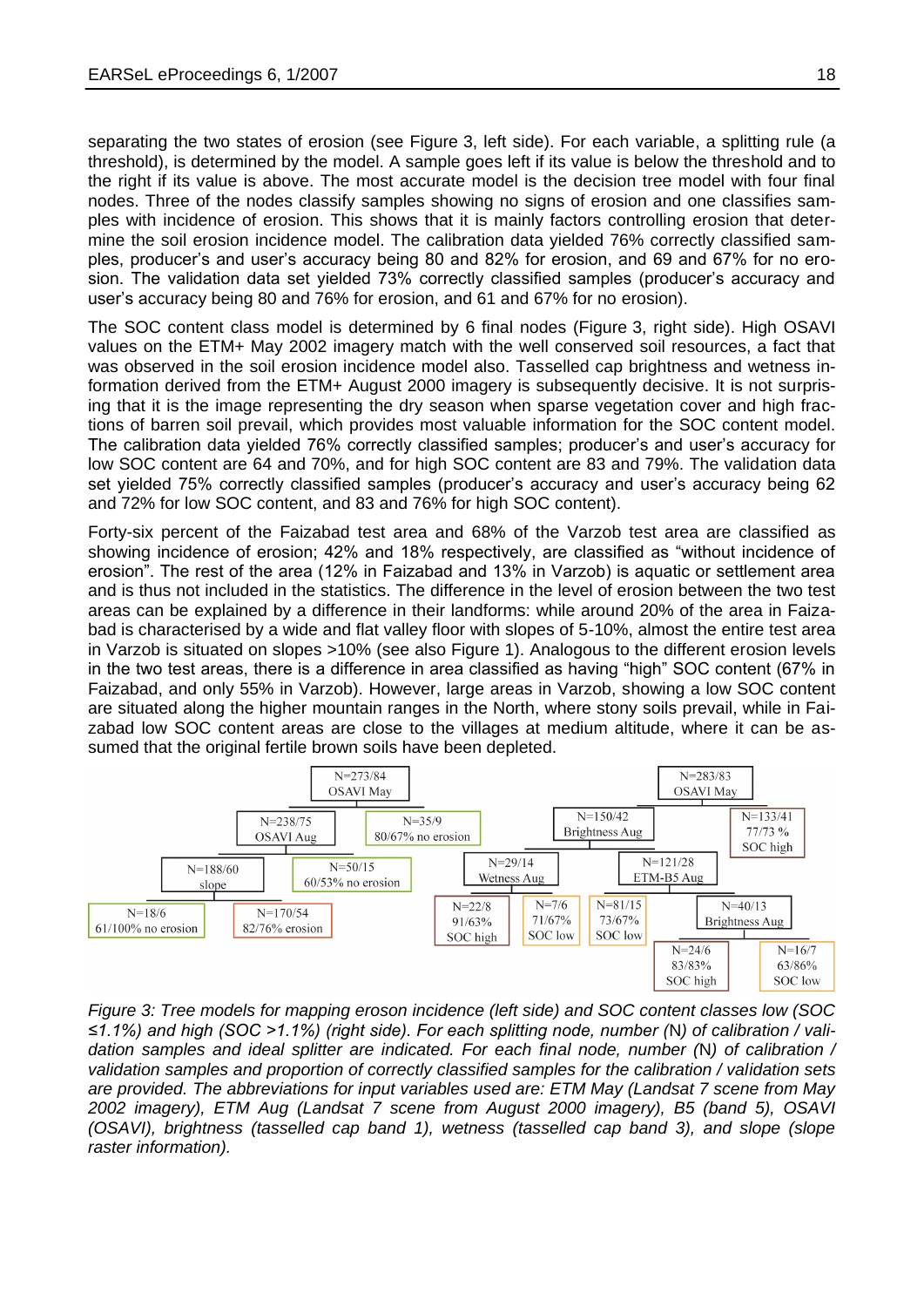#### **Land cover classification**

The result of the land cover classification is a decision tree with 19 final nodes. Band 4 of the May 2002 image allows splitting off aquatic area and grazing land with low fractional vegetation cover (FVC), showing river sediments and soils with high amounts of iron oxides. The iron oxide index from the August 2000 image singles out the settlement area, which is dominated by tin roofs. The rest of the samples are classified by the OSAVI information derived from the August 2000 and the May 2002 imagery into groups characterised by seasonality of FVC. On a more detailed level of the decision tree, slope steepness is also a critical parameter. Three slope categories were identified by the land cover decision tree model:  $\leq 16\%$ , 17-36% and >36%. Further, band 3 of the May 2002 image is ideal to distinguish between areas showing different percentages of bare soil. Table 1 provides details on accuracies determined from the validation data set. Accuracy levels for predicted land cover types are low, but overall land use types such as, "cropland", "grazing land", "settlement" and "aquatic area", were identified at an acceptable level of accuracy, with producer's accuracies ranging from 65% for grazing land to 89% for aquatic areas, and user's accuracies ranging from 53% for cropland to 100% for aquatic areas. 72% of the validation samples were correctly classified.

Furthermore, the final nodes of the decision tree model provide useful information on seasonality and FVC. These final nodes, the land cover classes, are used for further analysis. Validation of these land cover classes is difficult; the size of the validation data set should be considerably large to validate the large number of land cover classes (19 in this case).

*Table 1: Accuracy assessment of land cover classification based on the validation set, containing samples from test areas Faizabad and Varzob. Columns represent reference data and rows represent classification data.*

| Land cover types<br>Overall accuracy: 51% | area<br>Aquatic | annual<br>ပ | perennial<br>$\circ$ | trees / shrubs<br>ပ | $&0\%$<br><b>DA</b><br>O | 30-75%<br>D/C<br>O | $>75\%$<br><b>DA</b><br>O | Settlement | Row total | accuracy<br>Producer's | User's accuracy |
|-------------------------------------------|-----------------|-------------|----------------------|---------------------|--------------------------|--------------------|---------------------------|------------|-----------|------------------------|-----------------|
| Aquatic areas                             | 16              | 1           |                      |                     |                          |                    |                           |            | 18        | 94%                    | 89%             |
| Cropland annual                           |                 | 5           | 1                    | 3                   |                          | $\overline{2}$     | $\overline{2}$            |            | 13        | 50%                    | 38%             |
| Cropland perennial                        |                 | 3           | 3                    | 1                   | 1                        | $\overline{2}$     |                           |            | 10        | 25%                    | 10%             |
| Cropland trees and shrubs                 |                 |             | 1                    | 1                   |                          |                    |                           |            | 2         | 8%                     | 50%             |
| Grazing land FVC <30%                     |                 |             |                      |                     |                          |                    |                           |            | 1         | 17%                    | 100%            |
| Grazing land FVC 30-75%                   |                 |             | 5                    | 2                   | 4                        | 5                  | $\overline{2}$            |            | 18        | 42%                    | 28%             |
| Grazing land FVC >75%                     |                 | 1           | 1                    | $\overline{2}$      |                          | 3                  | 5                         |            | 12        | 56%                    | 42%             |
| Settlement                                | 1               |             |                      | 3                   |                          |                    |                           | 8          | 12        | 100%                   | 67%             |
| Column total                              | 17              | 10          | 12                   | 12                  | 6                        | 12                 | 9                         | 8          | 86        |                        |                 |

| Major land use types  | Aquatic | Cropland | Grazing | Settle- | Row   |      | Prod. User's |
|-----------------------|---------|----------|---------|---------|-------|------|--------------|
| Overall accuracy: 72% | areas   |          | Land    | ment    | total | acc. | acc.         |
| Aquatic areas         | 16      | 2        |         |         | 18    | 94%  | 89%          |
| Cropland              |         | 18       |         |         | 25    | 53%  | 72%          |
| Grazing land          |         | 11       | 20      |         | 31    | 74%  | 65%          |
| Settlement            |         | 3        |         | 8       | 12    | 100% | 67%          |
| Column total          | 17      | 34       | 27      | 8       | 86    |      |              |

*Abbreviations are defined as follows: C = cropland, G = grazing land, FVC= fractional vegetation cover*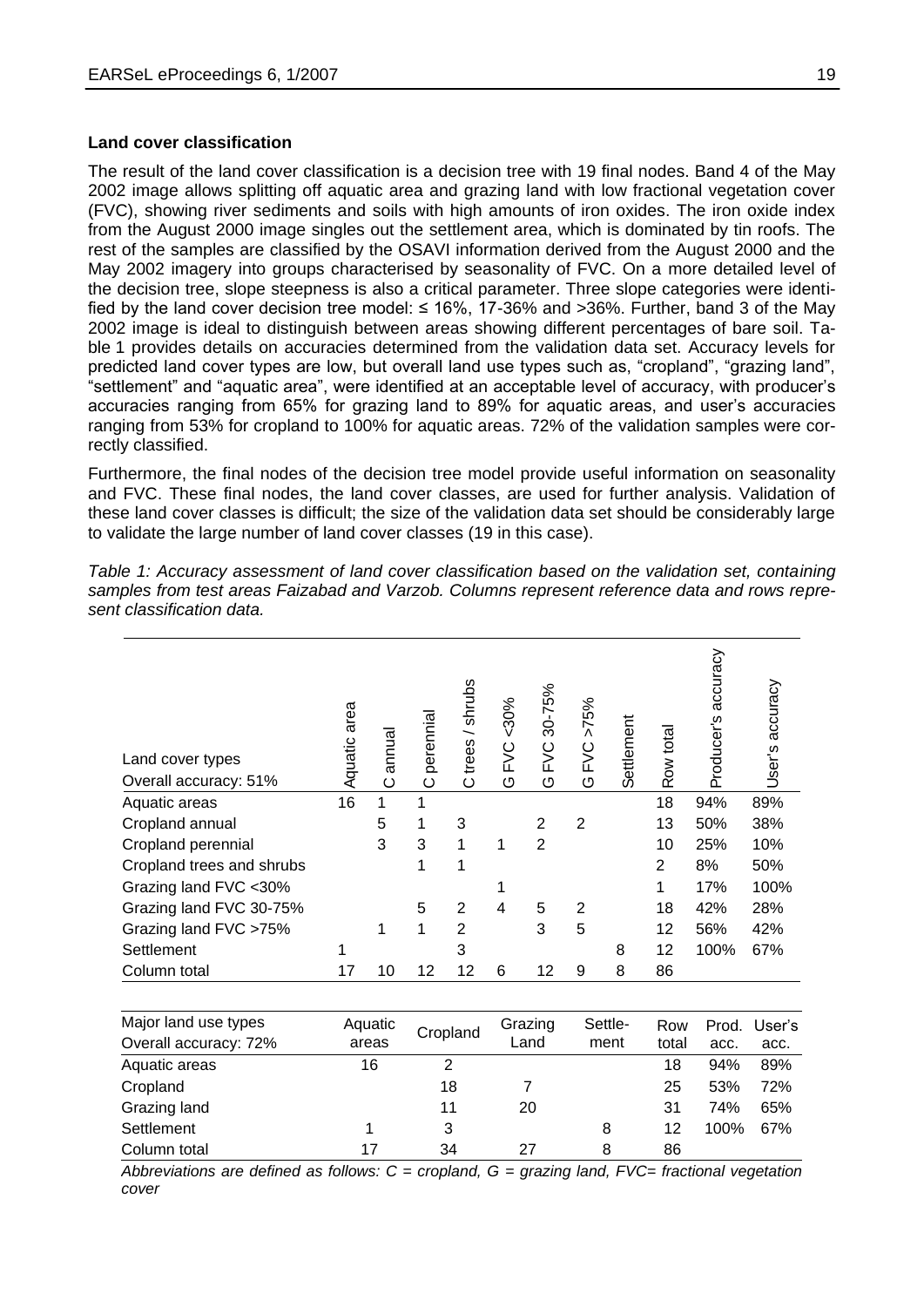#### **Hot-bright spot matrix - state and processes of soil degradation for specific land cover classes**

In order to understand the impact of soil erosion on soil fertility with regard to local land use / land cover types the hot-bright spot matrix was assessed (Figure 4). The scatter plot on the left displays the land cover classes as characterised by the field data, while the scatter plot on the right shows information derived from the elaborated raster layers (extent of analysis being the test areas of Faizabad and Varzob). The comparison of the two scatter plots, together with the results of the Kruskal-Wallis and all-pairwise Connover test, makes it possible to identify land cover classes, from which substantial conclusions can be derived.

Depending on whether the assessment is based on field or raster data, five land cover classes have distinct differences in the soil erosion incidence and SOC content characteristics (nodes 8, 12, 13, 17, 18, circled red in Figure 4 below). The results of the Kruskal-Wallis and subsequent allpairwise Connover test also show that for these five classes, p-values in most cases are greater than 0.05; hence the land cover classes cannot be distinguished from one another. These classes were excluded from further analysis. However, the area coverage of the five land cover classes together adds up to only 16%. Therefore the effect on the succeeding assessment is relatively small.



Legend:



*Figure 4: Hot-bright spot matrix for land cover classes characterised by field data (left side) and by raster data (right side). For each land cover class, percentage of samples / pixels showing incidence of erosion was plotted versus percentage of samples / pixels classified as "high SOC content". Land cover classes falling into different quarters are circled red. A: bright spots, B: stable areas, C: degrading areas, and D: hot spots.*

For most other land cover classes, the application of the hot-bright spot matrix did allow for definitive conclusions; this is confirmed by the results of the Kruskal-Wallis and the subsequently conducted all-pairwise Conover tests. The land cover classes situated in quarter A (bright spots) are well distinguished, as their SOC content is significantly different from that of land cover classes situated in quarter B (stable areas) or D (hot spots). With regard to erosion, bright spots differ significantly from the degrading areas and also from the land cover class "grazing land with FVC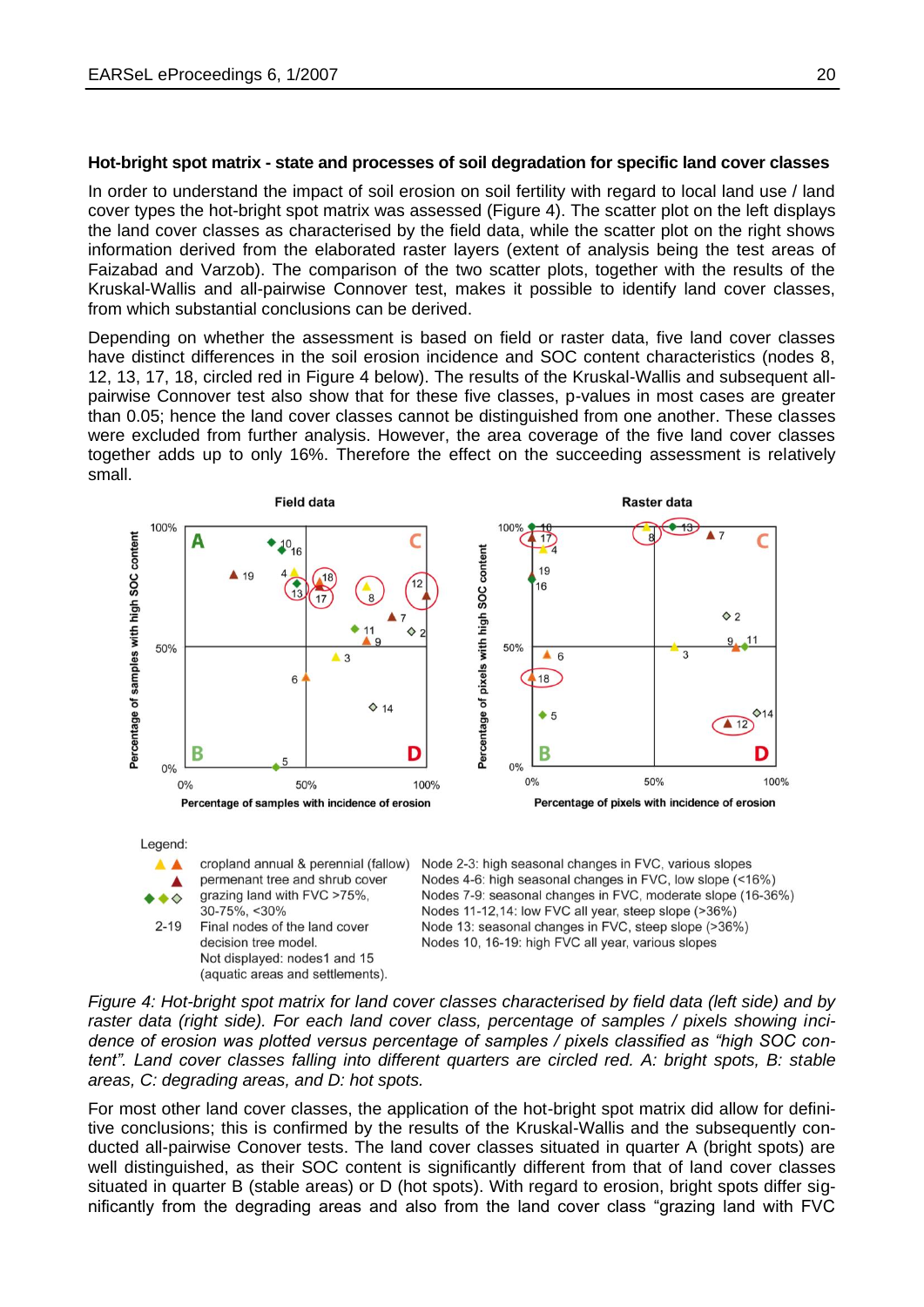<30%" classified as hot spot (node 14). On the other hand, the difference from annual cropland also classified as hot spot (node 3) is not pronounced, but still identifiable for nodes 19 and 10  $(p \le 0.09)$ . In this study, hot spots are generally not very well distinguishable; neither does their SOC content differ significantly from that of land cover classes classified as degrading areas  $(p = 0.06-0.46)$ , nor is the difference in soil erosion incidence significant between hot pots and stable areas. Test results for the land cover classes identified as stable areas show that grazing land with FVC 30-75% (node 5) differs significantly from the other classes, but perennial cropland (node 6) does not.

In the scatter plot based on raster data, the different land cover classes are concentrated to a high degree in the respective corners of the matrix, and are therefore well distinguishable. This can be attributed to the fact that OSAVI information plays an important role in all 3 models (soil erosion incidence, SOC content level and land cover). Thus tendencies with regard to FVC in the field data are more pronounced in the raster data.

Seasonal vegetation characteristics, together with slope, provide strong explanatory factors for erosion incidence and SOC content. Land cover classes with high FVC during the time of high vegetation activity (May), and moderate FVC during the dry season (August), show the lowest percentage of area with erosion and highest with high SOC content (nodes 10, 16-19). Also, cropland situated on flat areas in the valley floor showing no erosion incidence is classified as conserved land (node 4). Of most concern are, on the one hand, areas with perennial vegetation but year round low FVC, often situated on steep slopes (nodes 11 and 14); and on the other hand, annual cropland with high seasonal changes in FVC (node 3) and perennial cropland, showing seasonal changes in FVC (node 9). Included in node 9 are degraded cropland areas now left fallow, but with no vegetation cover developing and thus being subjected to further degradation by erosion. In contrast, croplands with perennial vegetation showing at least seasonally high FVC are classified as stable areas (node 6). The fact that prevalence of erosion is low indicates that the perennial vegetation is effective in reducing erosion processes. Land cover classes, where soil fertility is high but where widespread soil erosion may strongly affect soil fertility, are grazing areas on steep slopes with moderate FVC (node 11). Also classified as degrading areas, are areas with permanent tree and shrub cover with seasonal changes in FVC (node 7), which include heavily grazed rangelands and possibly intercropping systems. Among the grazing land classes, classes with FVC<75% (nodes 2, 5, 11 and 14) are at least as much or more prone to erosion and show significantly lower SOC content than classes with FVC>75% (nodes 10 and 16). Steepness is a crucial factor, especially on grazing land, as the differences between nodes 5 and 11 show.

The most important land cover class showing high erosion and low SOC content is perennial cropland (fallow land), described by node 9. According to the zonal statistics, this class accounts for 29% land cover in the Varzob test area and for 13% in Faizabad. This reflects the often mentioned degradation of soil resources by cultivation of lands susceptible to erosion, and the subsequent abandonment of degraded fields. With regard to areas showing low erosion incidence and high SOC content, the permanent tree and shrub cover (node 19) and grazing land with FVC > 75% (nodes 10 and 16) dominate. These land cover types account for 10% of the test areas. The relatively high percentage of areas with permanent tree and shrub cover (node 19 covers 6% of the area) shows that in many cases afforestations and implementation of orchards has been very successful.

Thus, with regard to the impact of erosion on soil fertility the following major results have been obtained for the two test areas: There are indications that on cropland, SOC content may fall drastically if erosion passes a certain level, which can be concluded by comparing node 4 with nodes 3 and 9. This is most likely if seasonal fluctuations in FVC are high, indicating that FVC is not sufficient to prevent serious impact of erosion on soil fertility, especially in periods of highly erosive rainstorms (node 3). Reclamation of land is a slow process. Even if erosion processes are not observed any more on abandoned fields, SOC content remains low (node 6). For grazing land, slope seems to be an important factor for erosion incidence, but not for differences in SOC content. If a high FVC (FVC>75%) can be maintained on grazing land, SOC content is likely to remain high even if there is some incidence of erosion. While afforestation and establishment of fruit orchards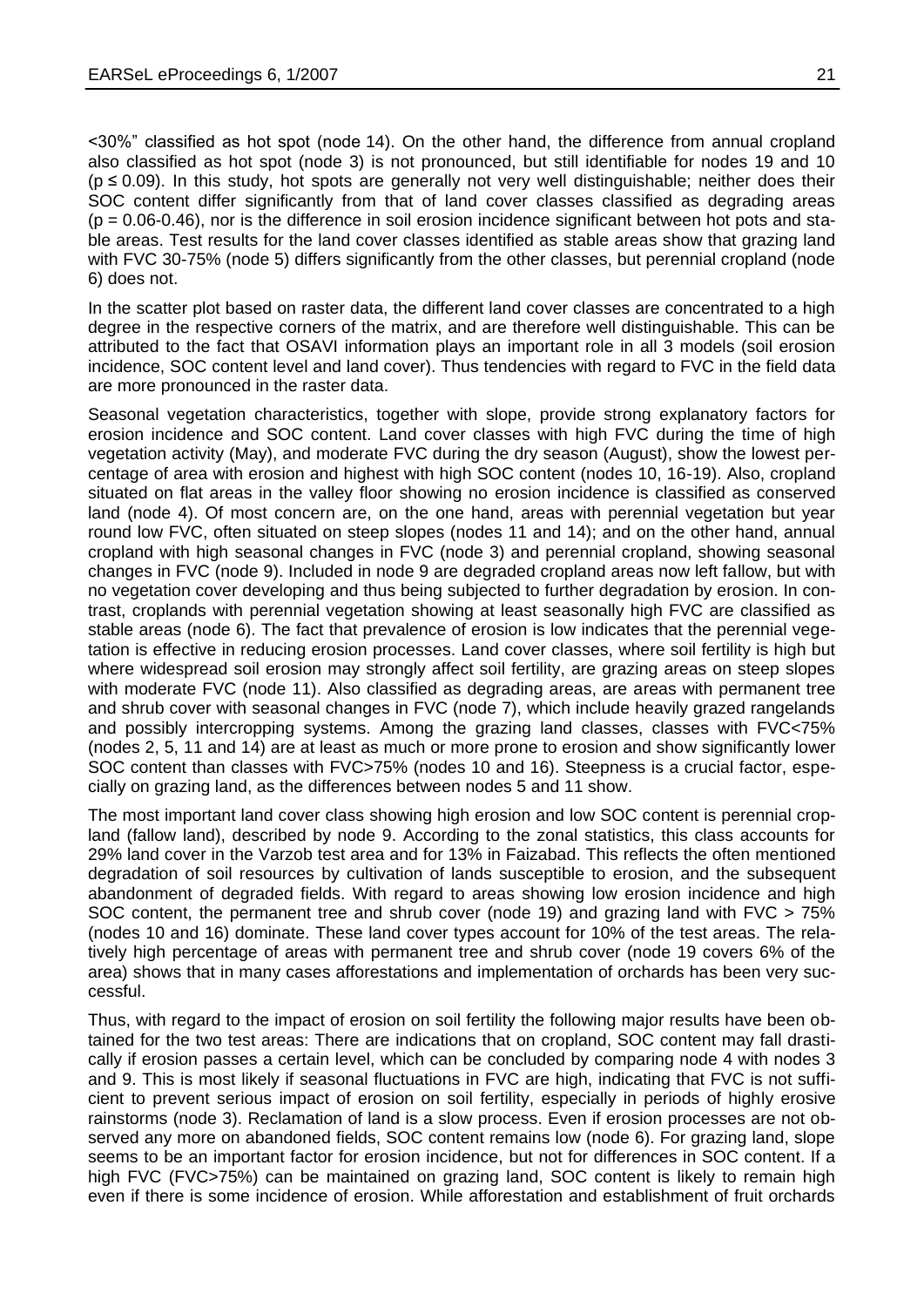transformed many dry areas into well conserved land, especially on steep slopes, these projects have in some cases not been successfully implemented or maintained and may even have caused adverse effects (node 7). Thus, plot specific soil conservation technologies and continuous efforts are crucial for such projects.

#### **Hot-bright spot maps**

Kruskal-Wallis tests based on field data (the validation sample set consisting of 84 samples) confirmed significant differences between the different states of degradation, but they also revealed classes which do not allow differentiation. The SOC content of samples from different classes of the hot-bright spot matrix were significantly different, with p≤ 0.05 for all comparisons, except for the classes "degrading" and "stable" (p=0.067). P-values for soil erosion incidence were between p ≤ 0.0001 for comparison of classes "bright" and "degrading", p=0.023 for "bright" and "hot", p=0.310 for "stable" and "degrading" and p=0.927 for "hot" and "stable". From these results, one can conclude that the simple approach presented here allows clear differentiation between the hot and bright spots. More detailed class distinction requires more reliable information on soil erosion. Since topographic information is available at a more appropriate resolution than satellite imagery, improved results are likely to be achieved by increasing efforts in modelling topographic factors.



Bright spots Stable areas Degrading areas Hot spots Aquatic areas Settlement areas

*Figure 5: The combination of the soil erosion incidence map and the SOC content class map showing bright spots (dark green), stable areas (light green), degrading areas (light red) and hot spots (red) for test areas Varzob (left) and Faizabad (right). (Blue areas on the ridges in the Northern parts of Faizabad test area, are grazing land misclassified as aquatic areas).*

Distinct patterns with regard to the distribution of hot and bright spots can be distinguished from Figure 5. Hot spots and degrading areas are wide-spread over the whole Varzob test area. The strip of land classified as hot spot along the Northern boundary of the test area is, however, determined by natural conditions, which are characterised by a mountainous area and stony soils. On the other hand, well distinguishable larger patches of bright spots, representing the afforestation mentioned above, can also be identified in various parts of the test area, showing that this conservation measure has been successful on different slopes and in different expositions. In the Faizabad test area, the well conserved annual cropland along the river in the valley floor is well recognisable. Villages are situated at the foot of the hill slopes. Many of the hill slopes in the vicinity of the villages are hot spots which can be linked to the intensive use of these areas during the 1990s.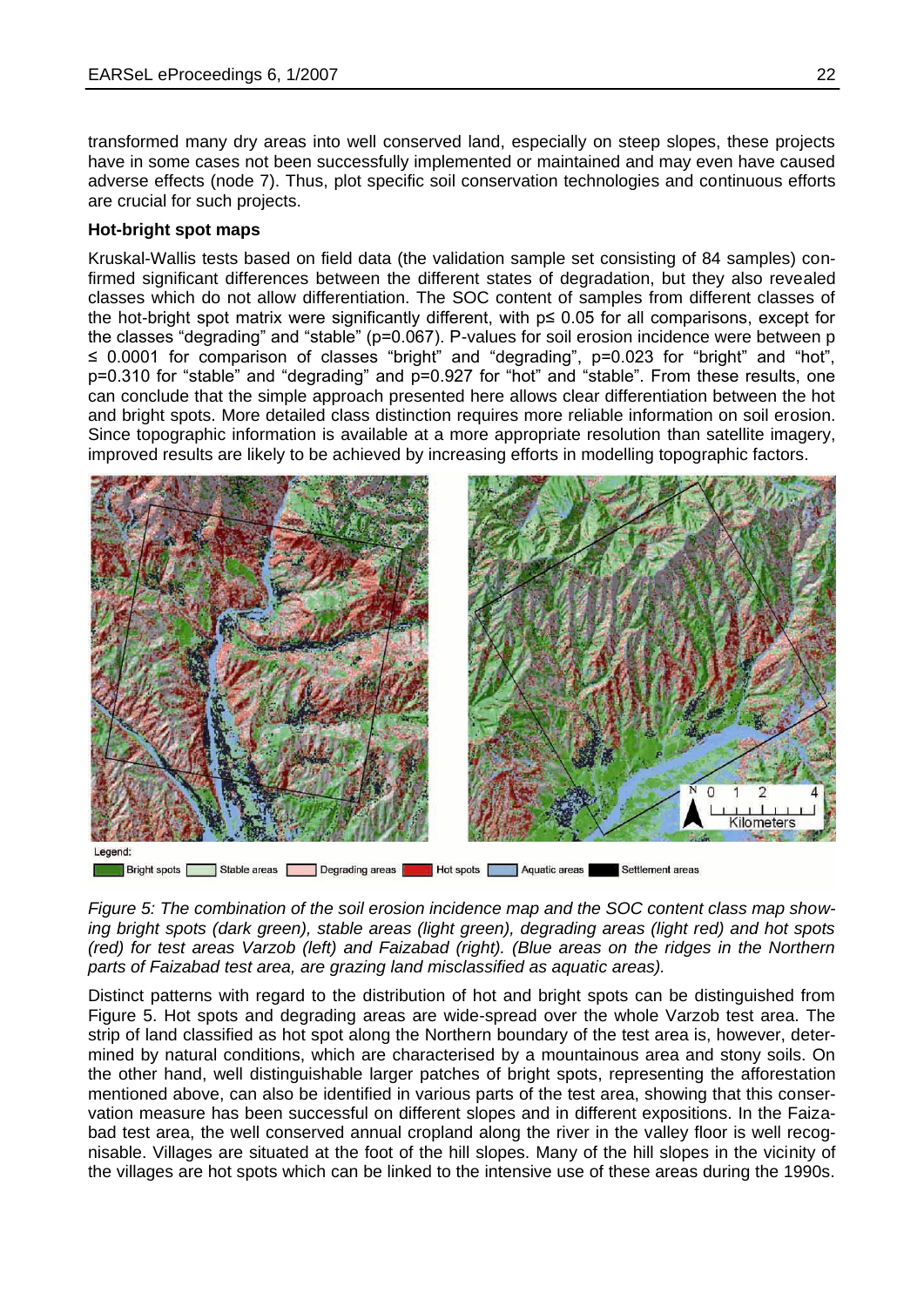However, there are some hill ranges which are classified as bright spots, representing afforestations and fruit orchards in the Faizabad area.

# **CONCLUSIONS**

SOC content information available at a relatively high spatial density is crucial for establishing a model, which allows the mapping of SOC content classes, based on satellite imagery and ancillary raster data. Prediction of SOC for a high number of samples in a cost effective way was achieved by establishing a soil spectral library for the study area. The coefficient of determination for the SOC model is  $R^2$ =0.71, and the root mean square error of validation RMSEV=0.32, which can be considered a sufficient level of accuracy for soil degradation assessments. For future assessments in the Tajik foothills, the spectral library elaborated would facilitate rapid and cost effective predictions of SOC from soil reflectance readings.

This study showed that in an area where difficult terrain and small cultivated plots prevailed, a spatial assessment of incidence of soil erosion, SOC content and land cover, based on a multi-date composite of Landsat ETM+ imagery and topographic information is possible at a rather low level of accuracy, acceptable for preliminary studies. Even though land cover types at a high level of detail were not detected accurately, the final nodes of the decision tree model for land cover classification contributed very useful information on seasonality and fractional vegetation cover (FVC) for the sites reflected by the specific node. Thus, machine learning algorithms for building decision trees have been very helpful in extracting information from satellite imagery, especially for areas where land cover types may be highly in-homogenous. Especially in such conditions, further research on this alternative approach for classification of satellite imagery should be conducted.

The hot-bright spot matrix developed for this study is a simple approach, allowing soil erosion information to be linked with soil fertility indicators in a flexible manner, since it may be used at various spatial resolutions and for either raster derived data (as in this study) or for field data. The approach helps to gain a better understanding of the impact of soil erosion on soil fertility for land cover classes present in a study area and to identify hot spots and bright spots in a spatially explicit manner.

The preliminary assessment of the impact of erosion on soil fertility in the study area has proved helpful for focusing conservation efforts to specific land cover types. The results show distinctly lower SOC content levels on large parts of the test areas (around 20% of the area), where annual crop cultivation was dominant in the 1990s and where cultivation has now been abandoned. On the other hand, there are strong indications that afforestations and fruit orchards established in the 1980s have been successful in conserving soil resources.

#### **ACKNOWLEDGEMENTS**

We thank the two anonymous referees for their helpful comments on the manuscript. Keith Shepherd from the World Agroforestry Centre (ICRAF) in Nairobi provided decisive methodological inputs for the study and he and his team were very supportive with regard to any open questions. The Soil Science Research Institute of the Tajik Academy of Agricultural Science contributed to the study by responding to scientific, administrative and organizational questions. The Remote Sensing Laboratories (RSL), Institute of Geography of the University of Zurich, provided the spectroradiometer. The investigations were supported by the National Centre for Competence in Research North-South (NCCR) / Work package 4, financed by the Swiss National Science Foundation (SNSF) and the Swiss Agency for Development and Cooperation (SDC).

## **REFERENCES**

1 Sadikov K R, 1999. Mountain Regions of Central Asia – Sustainable Development Issues (Tajik Technical University) 298 pp.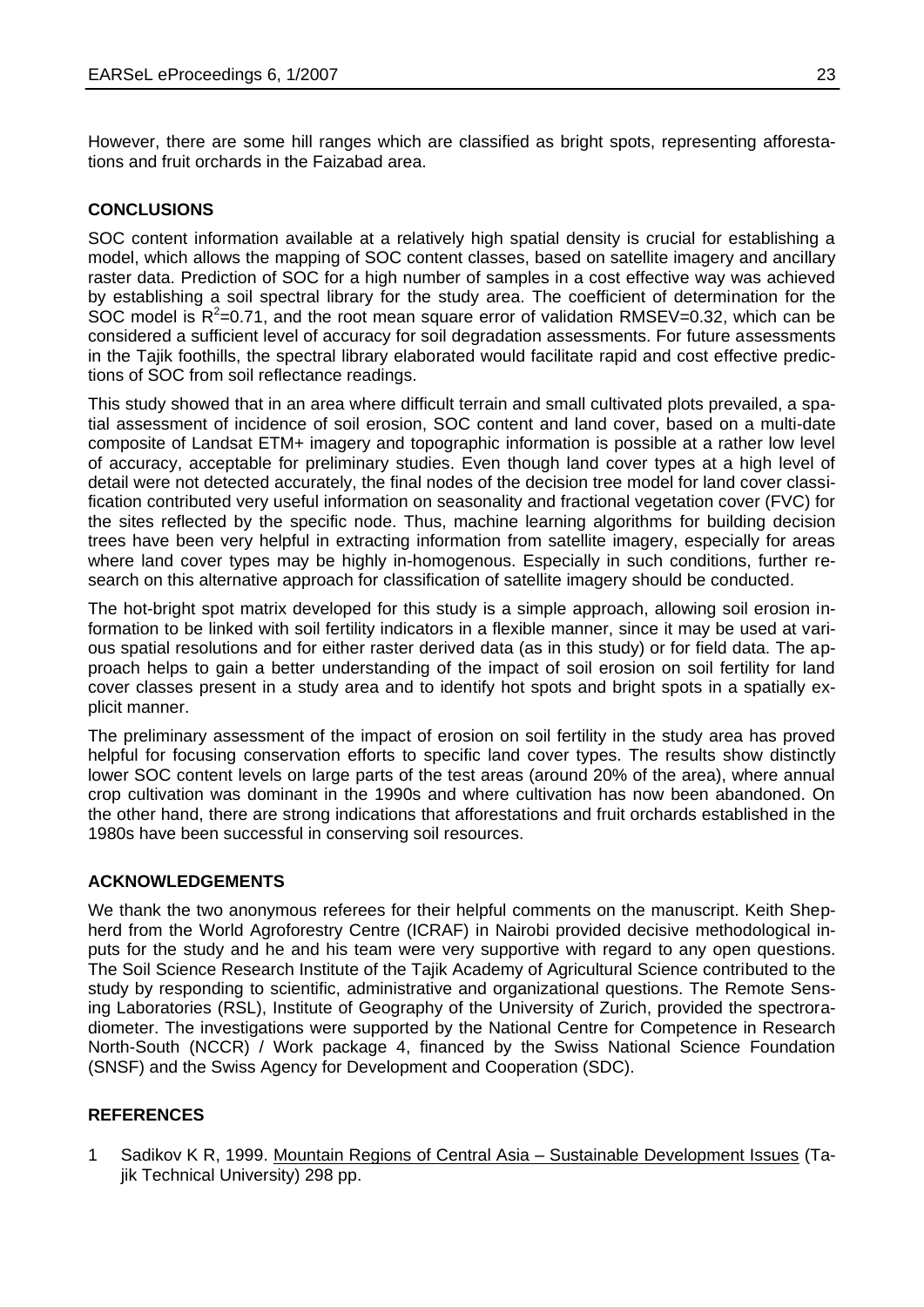- 2 Ditzler C, 2002. Quality and Erosion. In: Encyclopedia of Soil Science, edited by R Lal (Marcel Dekker, Inc., New York) 1066-1068
- 3 Ergashev M, G Nekushoeva & B Wolfgramm, 2007. [Conversion of grazing land to fruit and](http://www.wocat.org/materials/where%20the%20land%20is%20greener_PART2.2.pdf)  [fodder plots.](http://www.wocat.org/materials/where%20the%20land%20is%20greener_PART2.2.pdf) In: Where the Land is Greener - [Case Studies and Analysis of Soil and Water](http://www.wocat.org/overviewbookPDF.asp)  [Conservation Initiatives Worldwide,](http://www.wocat.org/overviewbookPDF.asp) edited by Liniger HP, Critchley W (CTA, Wageningen) 189-196
- 4 Ponce-Hernandez R & P Koohafkan, 2004. [Methodological Framework for Land Degradation](ftp://ftp.fao.org/agl/agll/lada/LADA-Methframwk-simple.pdf)  [Assessment in Drylands](ftp://ftp.fao.org/agl/agll/lada/LADA-Methframwk-simple.pdf) (LADA) (Draft) (FAO, Land and Water Development Division, Rome) 48 pp.
- 5 Vrieling A, 2006. Satellite remote sensing for water assessment: A review. Catena, 65: 2-18
- 6 Haboudane D, F Bonn, A Royer, S Sommer & W Mehl, 2002. Land degradation and erosion risk mapping by fusion of spectrally-based information and digital geomorphometric attributes. International Journal of Remote Sensing, 23(18): 3795-3820
- 7 Cohen M J, KD Shepherd, & MG Walsh, 2005. Empirical reformulation of the universal soil loss equation for erosion risk assessment in a tropical watershed. Geoderma, 124: 235-252
- 8 Hill J & B Schütt, 2000. Mapping complex patterns of erosion and stability in dry Mediterranean ecosystems. Remote Sensing of Environment, 74: 557-569
- 9 Udelhoven T, C Emmerling, & T Jarmer, 2003. Quantitative analysis of soil chemical properties with diffuse reflectance spectrometry and partial least-square regression: A feasibility study. Plant and Soil, 251: 319-329.
- 10 Palacios-Orueta A & SL Ustin, 1998. Remote Sensing of Soil Properties in the Santa Monica Mountains I. Spectral Analysis. Remote Sensing of Environment, 65: 170-183
- 11 Shepherd KD & MG Walsh, 2002. Development of Reflectance Spectral Libraries for Characterization of Soil Properties. Soil Science Society of America Journal, 66: 988-998
- 12 Vagen T, KD Shepherd & MG Walsh, 2006. Sensing landscape level change in soil fertility following deforestation and conversion in the highlands of Madagascar using VIS-NIR spectroscopy. Geoderma, 133: 281-294
- 13 Kuteminskij V & R Leonteva, 1966. Potshvi Tajikistana [Soils of Tajikistan] (IRFON publisher)
- 14 Guntli D, 2006. Classification of Land Cover and Land Use An Object-oriented Approach in Western Tajikistan (Diploma Thesis, RSL, Department of Geography, University of Zurich) 157 pp.
- 15 Richter R, 2005. [Atmospheric/topographic correction](http://hydrogis.geology.upatras.gr/res_net/data/atcor23_manual.pdf) for satellite imagery (DLR, IB 565-01/05)
- 16 ERDAS, 2003. [ERDAS Field Guide](http://support.erdas.com/documentation/files/FieldGuide.pdf) (Leica Geosystems GIS & Mapping LLC, Atlanta) 672 pp.
- 17 Rondeaux G, M Steven & F Baret, 1996. Optimisation of soil-adjusted vegetation indices. Remote Sensing of Environment, 55: 95-107
- 18 Crist EP & RC Cicone, 1984. A physically based transformation of Thematic Mapper Data The TM tasseled cap. IEEE transaction on Geoscience and Remote Sensing, 22: 256-263
- 19 Stocking MA & N Murnaghan, 2001. [Handbook for the Field Assessment of Land Degradation](http://www.unu.edu/env/plec/l-degrade/index-toc.html) (Earthscan) 121 pp.
- 20 Di Gregorio A & L Jansen, 1998. Land Cover Classification System (LCCS): Classification [Concepts and User Manual](http://www.fao.org/DOCREP/003/X0596E/X0596E00.HTM) (FAO) 91 pp.
- 21 Seiler B, 2007. Quantitative Assessment of Soil Parameters in Western Tajikistan using a Soil Spectral Library Approach (Diploma Thesis, RSL, Department of Geography, University of Zurich) 169 pp.